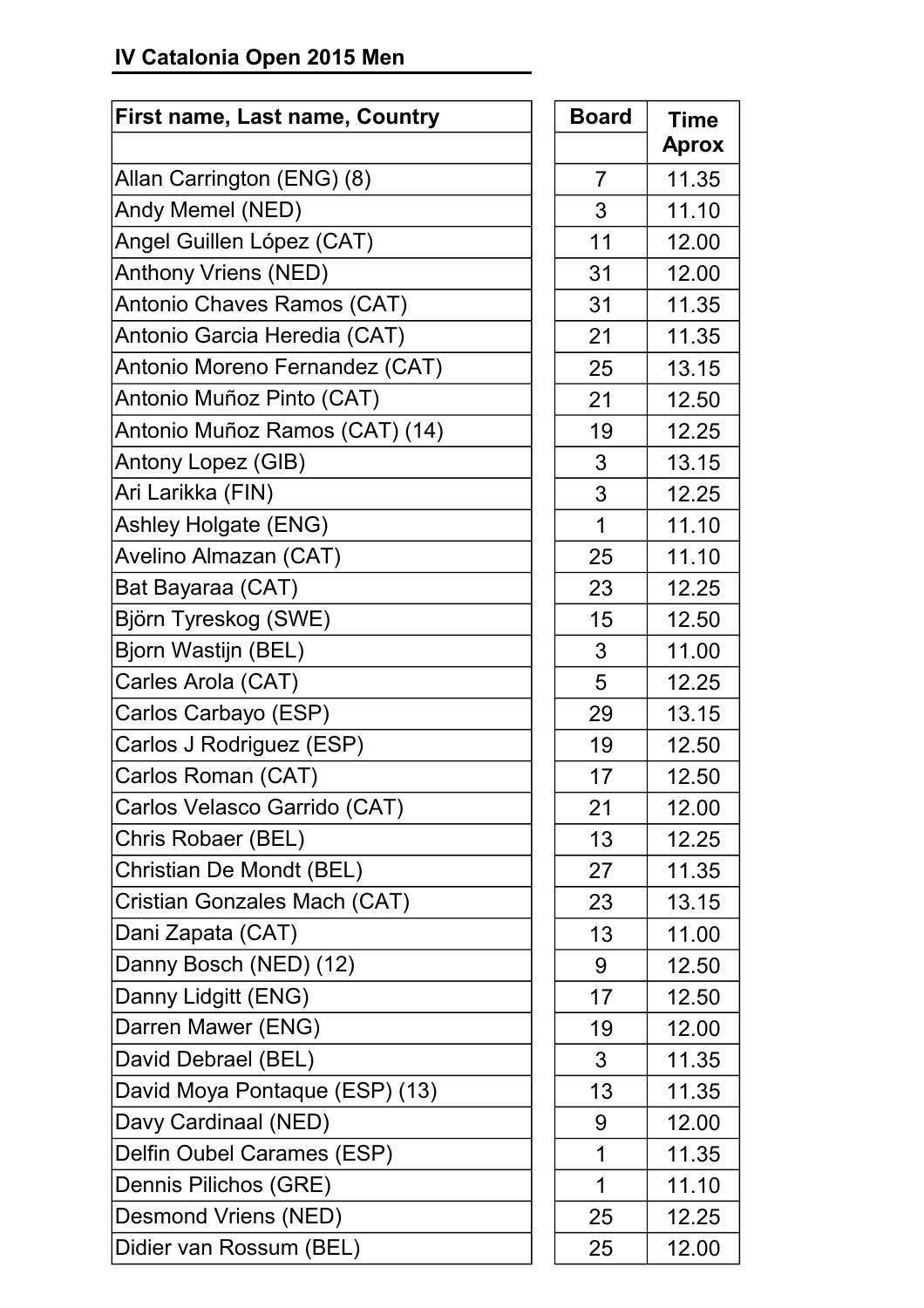| Domingo Lopez Novillo (CAT)         | 13             | 12.00 |
|-------------------------------------|----------------|-------|
| Dylan Duo (GIB)                     | 13             | 12.25 |
| Eddy Jansen (BEL)                   | 31             | 12.50 |
| Eduard Vilaplana Villaro (CAT)      | 9              | 12.00 |
| Edwin Torbjörnsson (SWE)            | $\overline{7}$ | 12.25 |
| Eiko Bleicher (GER)                 | 31             | 11.10 |
| Enric Cid (CAT)                     | 25             | 12.25 |
| Eusebio Calero Almendro (CAT)       | 9              | 12.25 |
| Filip Moerman (BEL)                 | 5              | 13.15 |
| Fran Segura (ESP)                   | 17             | 11.00 |
| Francesc Pumarola (CAT)             | 27             | 13.15 |
| Francisco Caparros Rodriguez (CAT)  | 1              | 12.00 |
| Francisco Cuenca (CAT)              | 25             | 12.00 |
| Francisco Gazquez (ESP)             | 5              | 11.10 |
| Francisco Lizcano (ESP)             | 15             | 12.00 |
| Frank Orre (NOR)                    | 1              | 12.50 |
| Friedo van Vliet (NED)              | 25             | 12.50 |
| Gabriel Olivé (CAT)                 | 9              | 11.35 |
| Gabriel Verdú Muñoz (ESP)           | 15             | 12.50 |
| Graeme Hall (BEL)                   | 19             | 11.10 |
| Graham Staward (CAT)                | 13             | 11.10 |
| Guido Haest (BEL)                   | 13             | 12.50 |
| <b>Guillermo Font Llabres (CAT)</b> | 29             | 12.25 |
| <b>Helmut Wauters (BEL)</b>         | 19             | 12.50 |
| Hilari Pons Porta (CAT)             | 1              | 12.25 |
| Ingo Brieske (GER)                  | 3              | 12.00 |
| J Manuel Dominguez (CAT)            | $\overline{7}$ | 13.15 |
| J Manuel Hernandez Nieto (ESP)      | $\overline{7}$ | 12.00 |
| Jaime Cifre Domingo (ESP)           | 31             | 12.00 |
| James Brown (ENG)                   | 19             | 13.15 |
| Jamie Branton (ENG)                 | 3              | 12.25 |
| Jamie Ellam (ENG)                   | 15             | 12.00 |
| Jari Tuunanen (SWE)                 | 23             | 12.25 |
| Jason Huybrechts (BEL)              | 13             | 11.10 |
| Javier Gonzales Cruz (CAT)          | 29             | 12.00 |
| Javier Romero Marin (ESP) (16)      | 3              | 12.50 |
| Javier Velasco Garcia (CAT)         | 27             | 12.00 |
| Jean Luc Vandenhirtz (BEL)          | 27             | 13.15 |
| Jean Marie Hendrikx (BEL)           | 15             | 12.25 |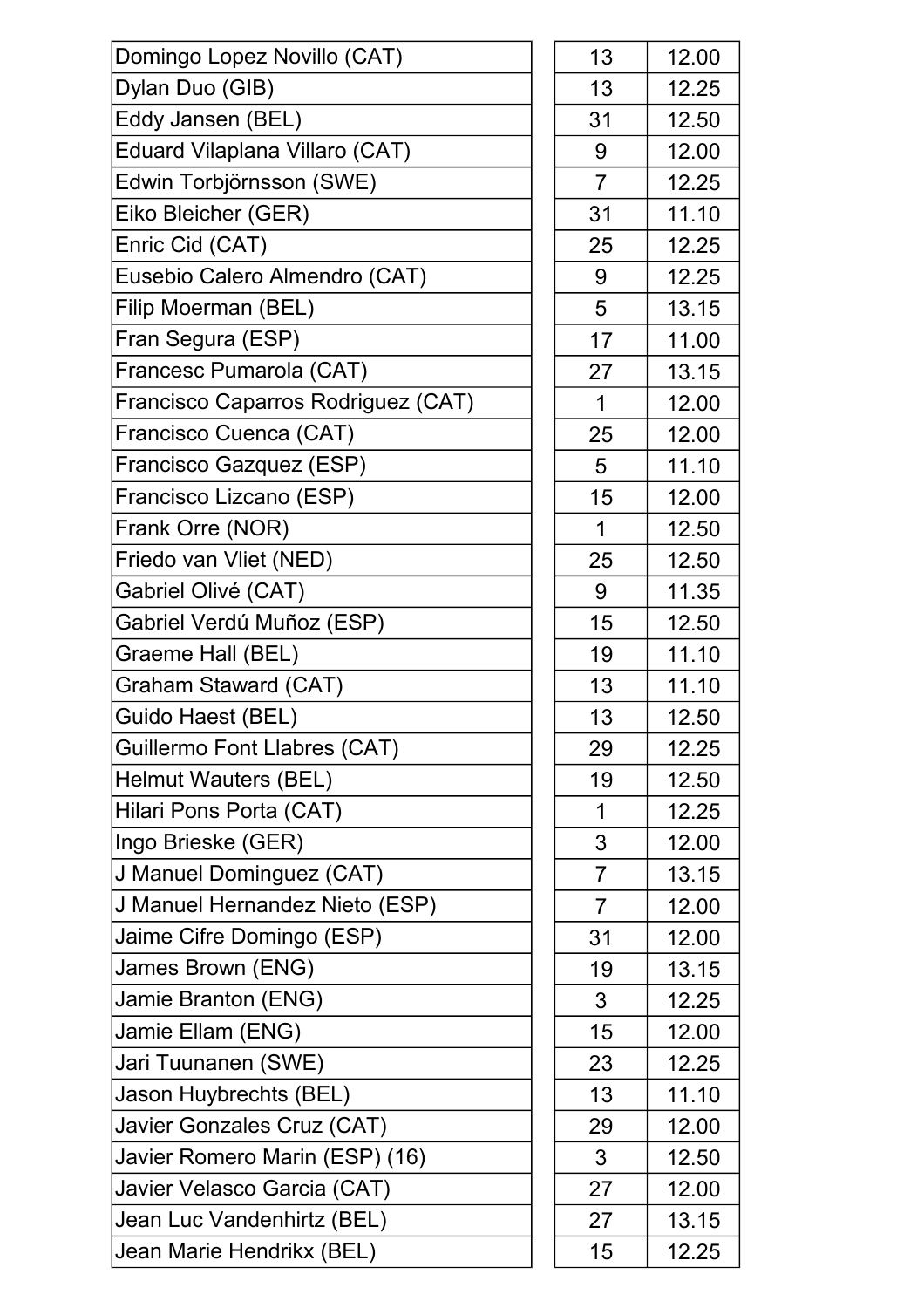| Jean Pierre de Jonghe (BEL)      | 19             | 13.15 |
|----------------------------------|----------------|-------|
| Jeffrey Sparidaans (NED) (5)     | 11             | 12.25 |
| Jesús Garcia Heredia (CAT)       | 25             | 12.50 |
| Jesús Garcia Vicente (CAT)       | 29             | 11.35 |
| Jesús Gil Rivas (CAT)            | 11             | 12.50 |
| Jesús Gonzales Iruela (CAT)      | 17             | 13.15 |
| Jimmy Poulsen (DEN)              | 21             | 11.35 |
| Johnny Dierickx (BEL)            | 23             | 11.10 |
| Johnny Kuyl (SWE)                | 9              | 11.10 |
| Jordi Buron (CAT)                | 19             | 11.10 |
| Jordi Orriols Vilaro (CAT)       | 5              | 12.50 |
| Jordy Güell Gelabert (CAT)       | 11             | 11.35 |
| Jorge Cuartero (CAT)             | 19             | 12.00 |
| José A Oliveira De Sousa (CAT)   | 17             | 12.00 |
| José Duran Duran (CAT)           | 9              | 12.50 |
| José J Pascual Correa (ESP)      | $\overline{7}$ | 12.50 |
| José Luis Torres Arbol (CAT)     | 15             | 12.25 |
| José M Garcia Rovira (CAT)       | 9              | 11.10 |
| José Sanchez Martinez (CAT)      | 17             | 11.35 |
| José Velasco Garrido (CAT)       | 31             | 12.25 |
| José Vicos Faraldo (ESP)         | 11             | 12.00 |
| Josep Boixader (CAT)             | 5              | 12.00 |
| Josep M Bergillos (CAT)          | 23             | 12.00 |
| Josep Santonja (CAT)             | 19             | 11.35 |
| Josep Serralvo Martinez (CAT)    | 11             | 11.10 |
| Josualdo Criville Alcolea (ESP)  | 21             | 12.50 |
| Juan Fernandez Alvarez (CAT)     | 15             | 11.00 |
| Juan Gonzales Gaixa (CAT)        | 29             | 12.50 |
| Juan Gonzalez Escamilla (CAT)    | 5              | 11.35 |
| Juan Robles Quesada (CAT)        | 3              | 11.35 |
| Juha Mäyrämäki (SWE)             | 29             | 12.00 |
| Justin Broton (GIB)              | 5              | 11.00 |
| Kean Olivero (GIB)               | 15             | 11.10 |
| Kevin Simm (ENG)                 | 11             | 13.15 |
| Kris Puylaert (BEL)              | 25             | 11.35 |
| Lambertus van den Boogaard (CAT) | 29             | 12.25 |
| Lee Blakey (ENG)                 | 3              | 12.50 |
| Leif Serenus (SWE)               | 29             | 12.50 |
| Lorenzo Diaz Lopez (ESP)         | 21             | 12.25 |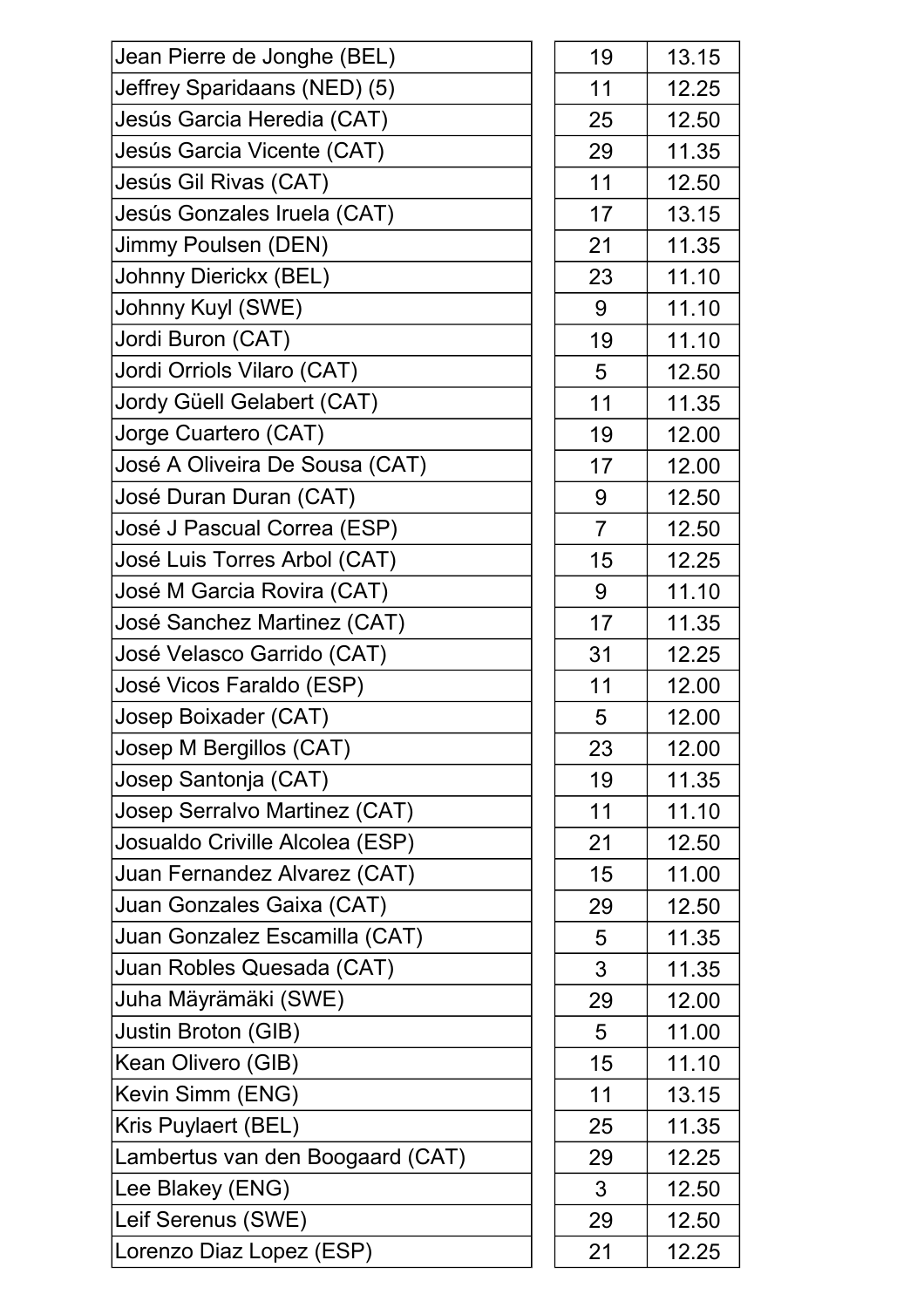| Luc Lancman (BEL)               | 25             | 13.15 |
|---------------------------------|----------------|-------|
| Manos Vichos (GRE)              | 19             | 12.25 |
| Manuel Barea (CAT)              | 21             | 12.25 |
| Manuel Cuenca Arellano (CAT)    | 21             | 13.15 |
| Manuel Fernandez Josende (CAT)  | 3              | 12.00 |
| Manuel Horrillo (CAT)           | 17             | 12.25 |
| Manuel Martinez Fernandez (CAT) | 29             | 11.10 |
| <b>Manuel Vilerio (GEB)</b>     | 9              | 13.15 |
| Marc Costa Vilalta (CAT)        | 15             | 11.35 |
| Marc Mathijssen (BEL)           | $\mathbf 1$    | 12.00 |
| Marc Recasens (CAT)             | 17             | 11.35 |
| Marek Polach (CZE)              | 13             | 11.35 |
| Mario Vermeylen (BEL)           | $\overline{7}$ | 11.10 |
| Mark Todd (ENG)                 | 5              | 12.00 |
| Mark van Manen (NED)            | 17             | 12.25 |
| Marti Santamaria (CAT)          | 23             | 12.50 |
| Martin Goodin (FRA)             | $\overline{7}$ | 11.10 |
| Mathew Medhurst (NED) (2)       | 31             | 12.25 |
| Maurice Pallemans (BEL)         | 27             | 12.25 |
| Michael Vlassis (GRE)           | 31             | 13.15 |
| Mick Lidgitt (ENG)              | 9              | 12.25 |
| Miquel A Oliva Morro (ESP)      | 9              | 11.35 |
| Miquel Cantero (ESP)            | 27             | 11.35 |
| Miquel Muñoz Garcia (ESP)       | 27             | 12.50 |
| Mohamed Benali (CAT)            | 31             | 13.15 |
| Nebojsa Perovic (SERB)          | 23             | 13.15 |
| Nick Paenen (BEL)               | 17             | 12.00 |
| Nico Thissen (NED)              | 21             | 11.10 |
| Odd Jacobsen (NOR)              | 21             | 12.00 |
| Oliver Ferenc (SERB) (7)        | 25             | 11.35 |
| Oscar Garcia Gomez (CAT)        | 11             | 12.25 |
| Oscar Valenzuela (CAT)          | 31             | 12.50 |
| Oskar Lukasiak (SWE)            | 5              | 12.50 |
| Patrick Elskens (BEL)           | 11             | 11.10 |
| Patrick Verhulst (BEL)          | 17             | 11.10 |
| Pere Grau Ribaudi (CAT)         | 19             | 11.35 |
| Pere Moret Colom (CAT)          | 27             | 12.25 |
| Peter Johansson (SWE)           | 11             | 11.35 |
| Petri Mantila (SWE)             | 23             | 11.35 |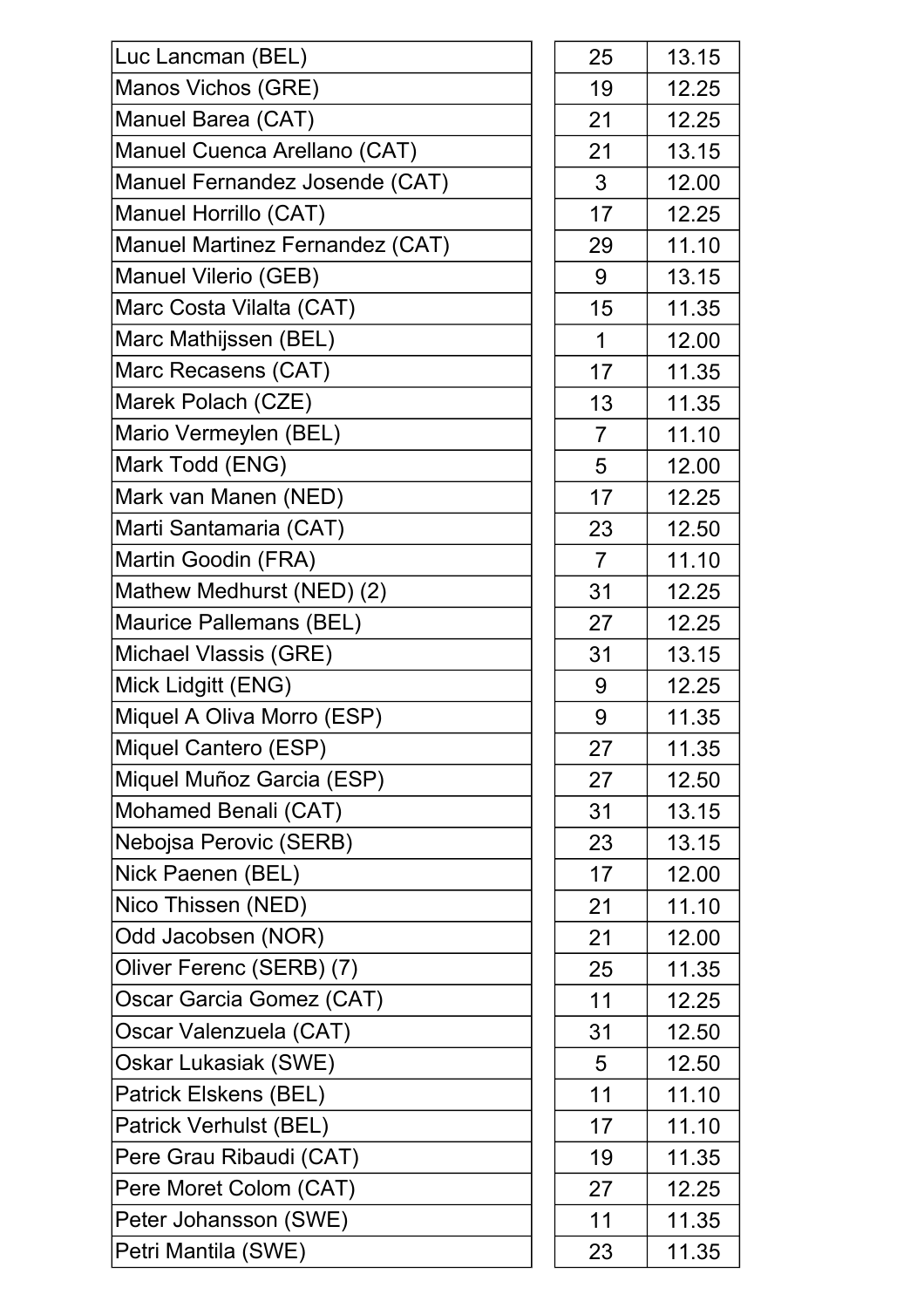| Pontus Bergman (SWE)           | 15             | 11.10 |
|--------------------------------|----------------|-------|
| Rafael Ecija (CAT)             | 23             | 12.00 |
| Raúl Invernon (CAT) (11)       | 23             | 11.35 |
| Raymond Loeckx (BEL)           | $\overline{7}$ | 12.00 |
| Raymond van den Ende (NED) (3) | 17             | 11.10 |
| Rick Veugelers (BEL) (10)      | 27             | 12.50 |
| <b>Ricky Rongen (NED)</b>      | 27             | 11.10 |
| Robert Carlströmer (SWE)       | 1              | 11.35 |
| Robin Blockx (BEL) (9)         | 5              | 11.10 |
| Ron Meulenkamp (NED)           | 11             | 12.50 |
| Ronny van der Cloot (BEL)      | 15             | 13.15 |
| Roque Soto (CAT)               | 13             | 12.00 |
| Rudi Minnebach (NED) (6)       | 21             | 13.15 |
| Rudi Paenen (BEL               | $\mathbf 1$    | 11.00 |
| Sebastien Volders (BEL)        | 9              | 11.00 |
| Sergio Esparcia (CAT)          | $\overline{7}$ | 11.35 |
| Stany Degeyter (BEL)           | 27             | 12.00 |
| Stathis Pantelidis (GRE) (15)  | 29             | 13.15 |
| Stephan Bernaerts (NED)        | 31             | 11.35 |
| <b>Steve Morrison (FRA)</b>    | 5              | 12.25 |
| Sven Wens (BEL) (4)            | 15             | 11.35 |
| Ted Ebbers (NED)               | 5              | 11.35 |
| <b>Thibault Tricolle (FRA)</b> | 13             | 13.15 |
| Thomas Grönlunds (SWE)         | $\overline{7}$ | 11.00 |
| Thomas Jonsson (SWE)           | 3              | 11.10 |
| Toñako Jimenez (ESP)           | 13             | 12.50 |
| Toni Haatanen (FIN)            | 29             | 11.35 |
| Tony Garcia Sierra (CAT)       | $\overline{7}$ | 12.25 |
| Tony Gragera (CAT)             | 1              | 12.50 |
| Tony Velasco Garrido (CAT)     | 1              | 13.15 |
| Wilco Vermeulen (NED) (1)      | 1              | 12.25 |
| Wim van Oevelen (BEL)          | $\overline{7}$ | 12.50 |
| Xavier Andres Vidal (CAT)      | 11             | 11.00 |
| Yvan Crauwels (BEL)            | 23             | 12.50 |